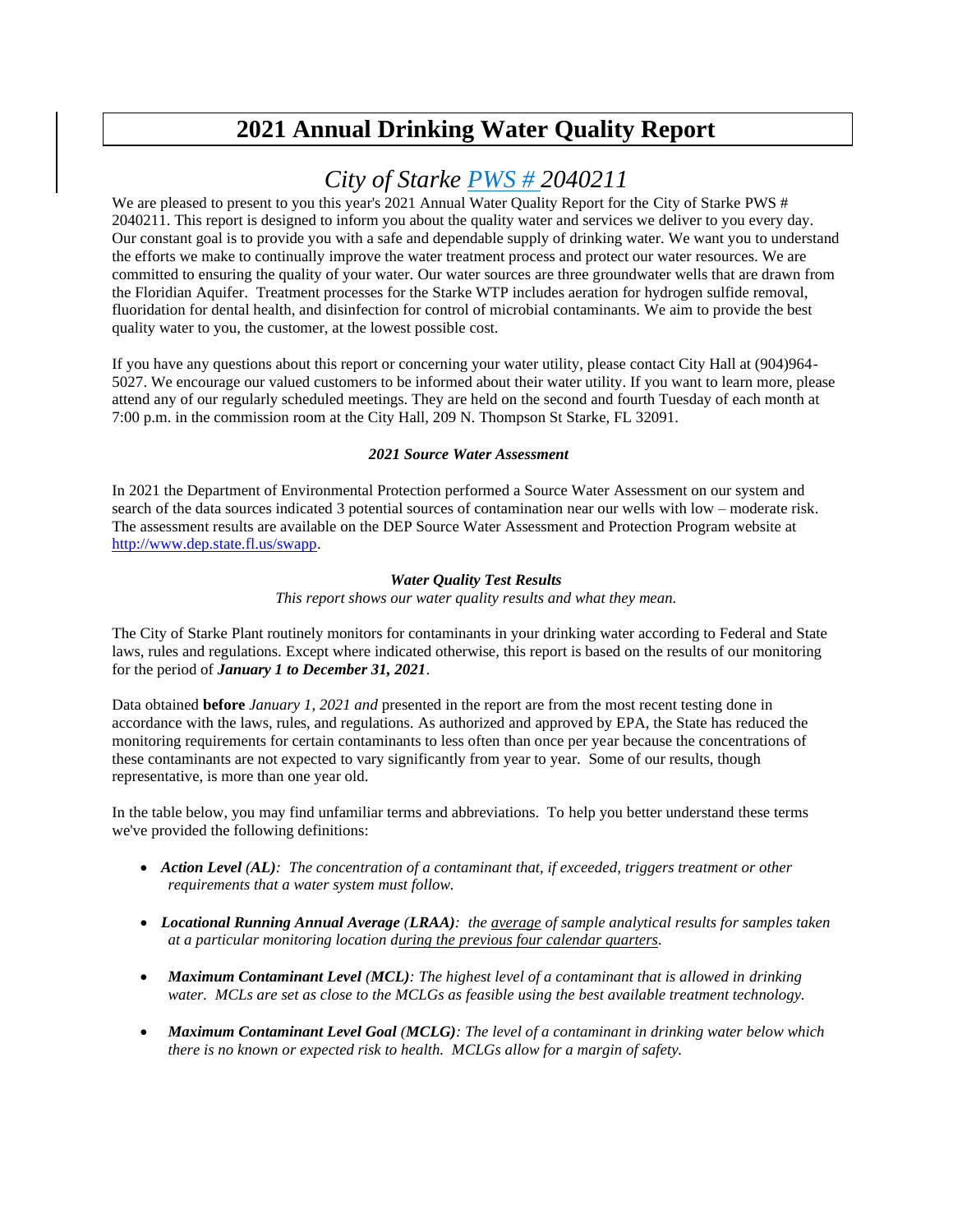- *Maximum Residual Disinfectant Level (MRDL): The highest level of a disinfectant allowed in drinking water. There is convincing evidence that addition of a disinfectant is necessary for control of microbial contaminants.*
- *Maximum Residual Disinfectant Level Goal (MRDLG): The level of a drinking water disinfectant below which there is no known or expected risk to health. MRDLGs do not reflect the benefits of the use of disinfectants to control microbial contaminants.*
- *Parts per million (ppm) or Milligrams per liter (mg/l) – one part by weight of analyte to 1 million parts by weight of the water sample*
- *Parts per billion (ppb) or Micrograms per liter (µg/l) – one part by weight of analyte to 1 billion parts by weight of the water sample.*
- *Picocurie per liter (pCi/L*) *measure of the radioactivity in water.*

| <b>Contamina</b><br>nt and<br>Unit of<br><b>Measurem</b><br>ent         | <b>Dates</b><br>of<br>sampli<br>ng<br>(mo/yr) | <b>MCL</b><br><b>Violatio</b><br>n Y/N | <b>Level Detected</b> | <b>Range of</b><br><b>Results</b> | <b>MCLG</b>      | <b>MCL</b> | <b>Likely Source of</b><br><b>Contamination</b> |
|-------------------------------------------------------------------------|-----------------------------------------------|----------------------------------------|-----------------------|-----------------------------------|------------------|------------|-------------------------------------------------|
| Alpha<br>emitters<br>(pCi/L)                                            | 9/2017                                        | N                                      | 2.8                   | $2.2 - 2.8$                       | $\overline{0}$   | 15         | Erosion of natural<br>deposits                  |
| Radium<br>$226 + 228$<br><sub>or</sub><br>combined<br>radium<br>(pCi/L) | 9/2017                                        | N                                      | 0.9                   | $0.8 - 0.9$                       | $\boldsymbol{0}$ | 5          | Erosion of natural<br>deposits                  |

#### **Radioactive Contaminants**

Results in the Level Detected column for radioactive contaminants are the highest average at any of the sampling points or the highest detected level at any sampling point, depending on the sampling frequency.

### **Inorganic Contaminants**

| Contamina<br>nt and<br>Unit of<br><b>Measurem</b><br>ent | <b>Dates</b><br>of<br>sampli<br>ng<br>(mo/yr) | <b>MCL</b><br><b>Violatio</b><br>n Y/N | <b>Level Detected</b> | <b>Range of</b><br><b>Results</b> | <b>MCLG</b>    | <b>MCL</b> | <b>Likely Source of</b><br><b>Contamination</b>                                                           |
|----------------------------------------------------------|-----------------------------------------------|----------------------------------------|-----------------------|-----------------------------------|----------------|------------|-----------------------------------------------------------------------------------------------------------|
| Barium<br>(ppm)                                          | 9/2020                                        | N                                      | 0.0013                | $0.0110 -$<br>0.0013              | $\overline{2}$ | 2          | Discharge of<br>drilling wastes;<br>discharge from<br>metal refineries;<br>erosion of natural<br>deposits |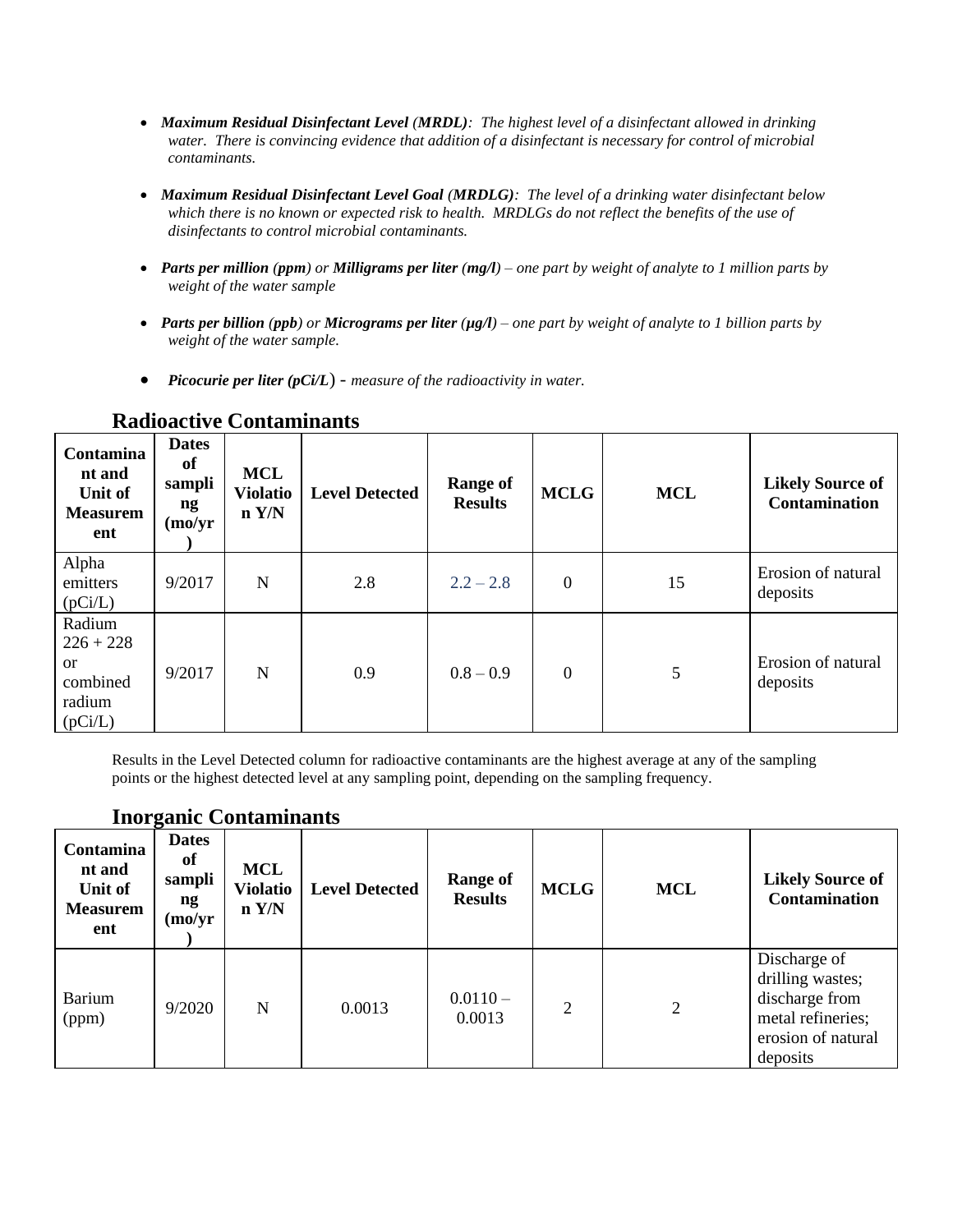| Contamina<br>nt and<br>Unit of<br><b>Measurem</b><br>ent | <b>Dates</b><br>of<br>sampli<br>ng<br>(mo/yr) | <b>MCL</b><br><b>Violatio</b><br>n Y/N | <b>Level Detected</b> | <b>Range of</b><br><b>Results</b> | <b>MCLG</b>    | <b>MCL</b> | <b>Likely Source of</b><br><b>Contamination</b>                                                                                                                                             |
|----------------------------------------------------------|-----------------------------------------------|----------------------------------------|-----------------------|-----------------------------------|----------------|------------|---------------------------------------------------------------------------------------------------------------------------------------------------------------------------------------------|
| Fluoride<br>(ppm)                                        | 9/2020                                        | N                                      | 0.39                  | $0.32 - 0.39$                     | $\overline{4}$ | 4.0        | Erosion of natural<br>deposits; discharge<br>from fertilizer and<br>aluminum<br>factories. Water<br>additive which<br>promotes strong<br>teeth when at the<br>optimum level of<br>$0.7$ ppm |
| Sodium<br>(ppm)                                          | 9/2020                                        | $\mathbf N$                            | 13.0                  | $12.0 - 13.0$                     | N/A            | 160        | Saltwater<br>intrusion, leaching<br>from soil                                                                                                                                               |

Results in the Level Detected column for inorganic contaminants are the highest average at any of the sampling points or the highest detected level at any sampling point, depending on the sampling frequency.

### **Stage 1 Disinfectants and Disinfection By-products**

| <b>Disinfectant</b><br>0r<br>Contaminant<br>and Unit of<br>Measurement | Dates of<br>sampling<br>(mo/vr) | MCL or<br><b>MRDL</b><br>Violation<br>Y/N | <b>Level Detected</b> | Range of<br><b>Results</b> | MCLG or<br><b>MRDLG</b> | <b>MCL or MRDL</b> | <b>Likely Source of</b><br>Contamination   |
|------------------------------------------------------------------------|---------------------------------|-------------------------------------------|-----------------------|----------------------------|-------------------------|--------------------|--------------------------------------------|
| Chlorine<br>(ppm)                                                      | $01/2021 -$<br>12/2021          |                                           | 0.93                  | $0.8 - 1.42$               | MRDLG<br>$=4$           | $MRDL = 4.0$       | Water additive used to<br>control microbes |

For chlorine, the level detected is the highest running annual average (RAA), computed quarterly, of monthly averages of all samples collected. The range of results is the range of results of all the individual samples collected during the past year.

#### **Stage 2 Disinfectants and Disinfection By-Products**

| Contaminant<br>and Unit of<br><b>Measurement</b> | Dates of<br>sampling<br>(mo/yr) | <b>MCL Violation</b><br>(Y/N) | <b>Level Detected</b> | <b>Range of Results</b> | <b>MCLG</b> | <b>MCL</b> | <b>Likely Source of</b><br><b>Contamination</b> |
|--------------------------------------------------|---------------------------------|-------------------------------|-----------------------|-------------------------|-------------|------------|-------------------------------------------------|
| Haloacetic Acids<br>$(HAA5)$ (ppb)               | 9/2021                          | N                             | 8.75                  | $5.39 - 8.75$           | N/A         | 60         | By-product of drinking<br>water disinfection    |
| Total<br>Trihalomethanes<br>(TTHM)(ppb)          | 9/2021                          | N                             | 26.75                 | $23.1 - 26.75$          | N/A         | 80         | By-product of drinking<br>water disinfection    |

### **Lead and Copper (Tap Water)**

| <b>Contaminant</b> | Dates of | . Exceeded | 90 <sup>th</sup> Percentile | No. of sampling     |             | AL      | Likelv Source of     |
|--------------------|----------|------------|-----------------------------|---------------------|-------------|---------|----------------------|
| and Unit of        | sampling | AL.        |                             | sites exceeding the | <b>MCLG</b> | (Action |                      |
| <b>Measurement</b> | (mo/vr   | Y/N        | <b>Result</b>               | AL                  |             | Level   | <b>Contamination</b> |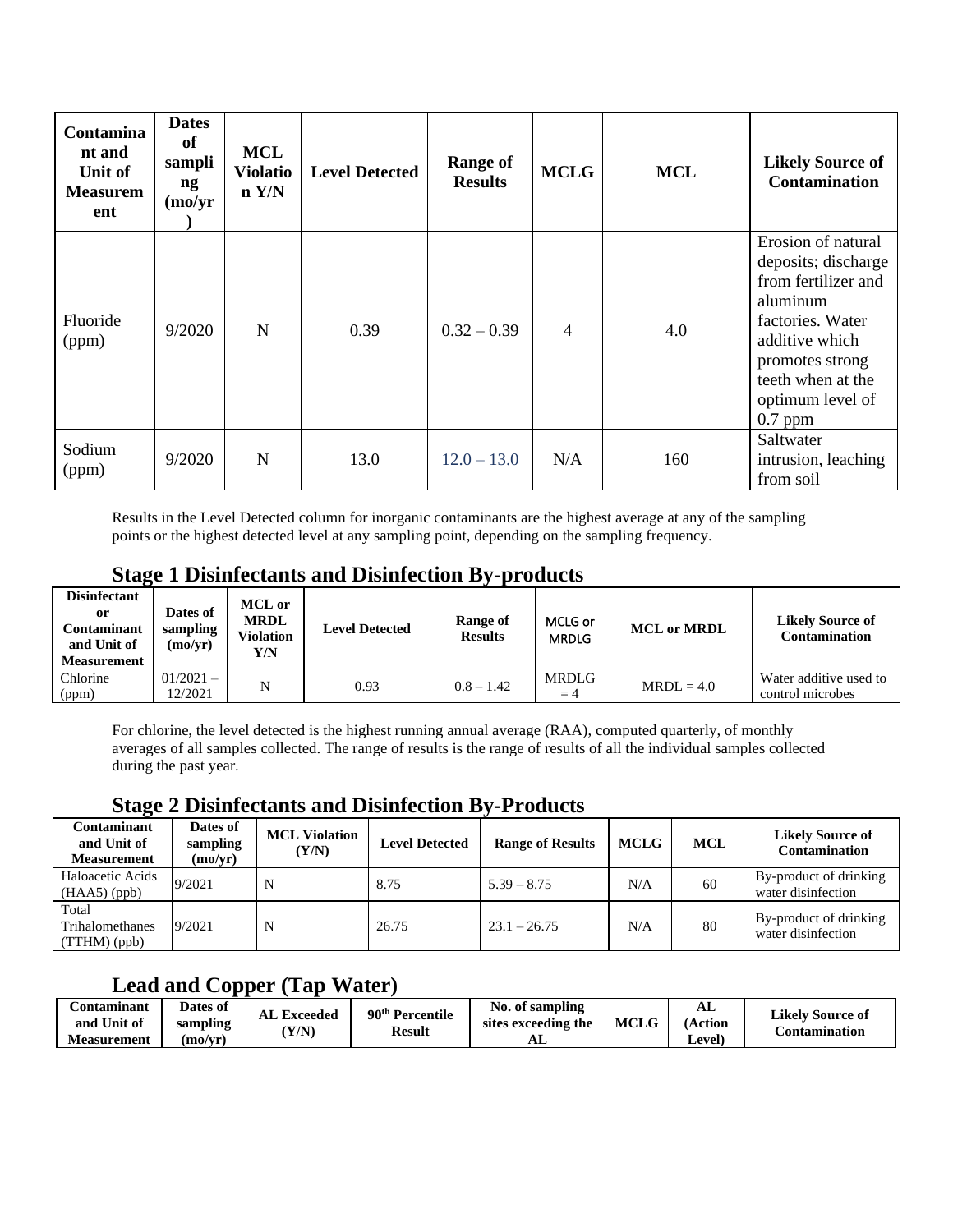| Copper (tap<br>water) (ppm) | 9/2019 | N | 0.1740 | 1.3 | 1.3 | Corrosion of household<br>plumbing systems;<br>erosion of natural<br>deposits; leaching from<br>wood preservatives |
|-----------------------------|--------|---|--------|-----|-----|--------------------------------------------------------------------------------------------------------------------|
| Lead (tap<br>water) (ppb)   | 9/2019 |   | 2.7    |     | 15  | Corrosion of household<br>plumbing systems;<br>erosion of natural<br>deposits                                      |

If present, elevated levels of lead can cause serious health problems, especially for pregnant women and young children. Lead in drinking water is primarily from materials and components associated with service lines and home plumbing. The City of Starke Plant is responsible for providing high quality drinking water, but cannot control the variety of materials used in plumbing components. When your water has been sitting for several hours, you can minimize the potential for lead exposure by flushing your tap for 30 seconds to 2 minutes before using water for drinking or cooking. If you are concerned about lead in your water, you may wish to have your water tested. Information on lead in drinking water, testing methods, and steps you can take to minimize exposure is available from the Safe Drinking Water Hotline or at [http://www.epa.gov/safewater/lead.](http://www.epa.gov/safewater/lead)

On March 11, 2020, the Department of Environmental Protection conducted a routine sanitary survey inspection and noted a significant deficiency on one of our Ground Storage Tanks. Specifically, the tank has holes causing leaks and bio-growth has accumulated around those areas.

The City of Starke is currently requesting quotes to repair deficiencies in the ground storage tank noted in the 2021 FDEP sanitary survey inspection. Starke Water department is waiting on approval from the City Council to make the necessary repairs. The plant operators are doing daily inspection of tank to make sure the drinking water quality is safe for its consumers.

The sources of drinking water (both tap water and bottled water) include rivers, lakes, streams, ponds, reservoirs, springs, and wells. As water travels over the surface of the land or through the ground, it dissolves naturally occurring minerals and, in some cases, radioactive material, and can pick up substances resulting from the presence of animals or from human activity.

#### **Contaminants that may be present in source water include**:

- A. *Microbial contaminants*, such as viruses and bacteria, which may come from sewage treatment plants, septic systems, agricultural livestock operations, and wildlife.
- B. *Inorganic contaminants,* such as salts and metals, which can be naturally-occurring or result from urban stormwater runoff, industrial or domestic wastewater discharges, oil and gas production, mining, or farming.
- C. *Pesticides and herbicides*, which may come from a variety of sources such as agriculture, urban stormwater runoff, and residential uses.
- D. *Organic chemical contaminants*, including synthetic and volatile organic chemicals, which are by-products of industrial processes and petroleum production, and can also come from gas stations, urban stormwater runoff, and septic systems.
- E. *Radioactive contaminants*, which can be naturally occurring or be the result of oil and gas production and mining activities.

In order to ensure that tap water is safe to drink, the EPA prescribes regulations, which limit the amount of certain contaminants in water provided by public water systems. The Food and Drug Administration (FDA) regulations establish limits for contaminants in bottled water, which must provide the same protection for public health.

Drinking water, including bottled water, may reasonably be expected to contain at least small amounts of some contaminants. The presence of contaminants does not necessarily indicate that the water poses a health risk. More